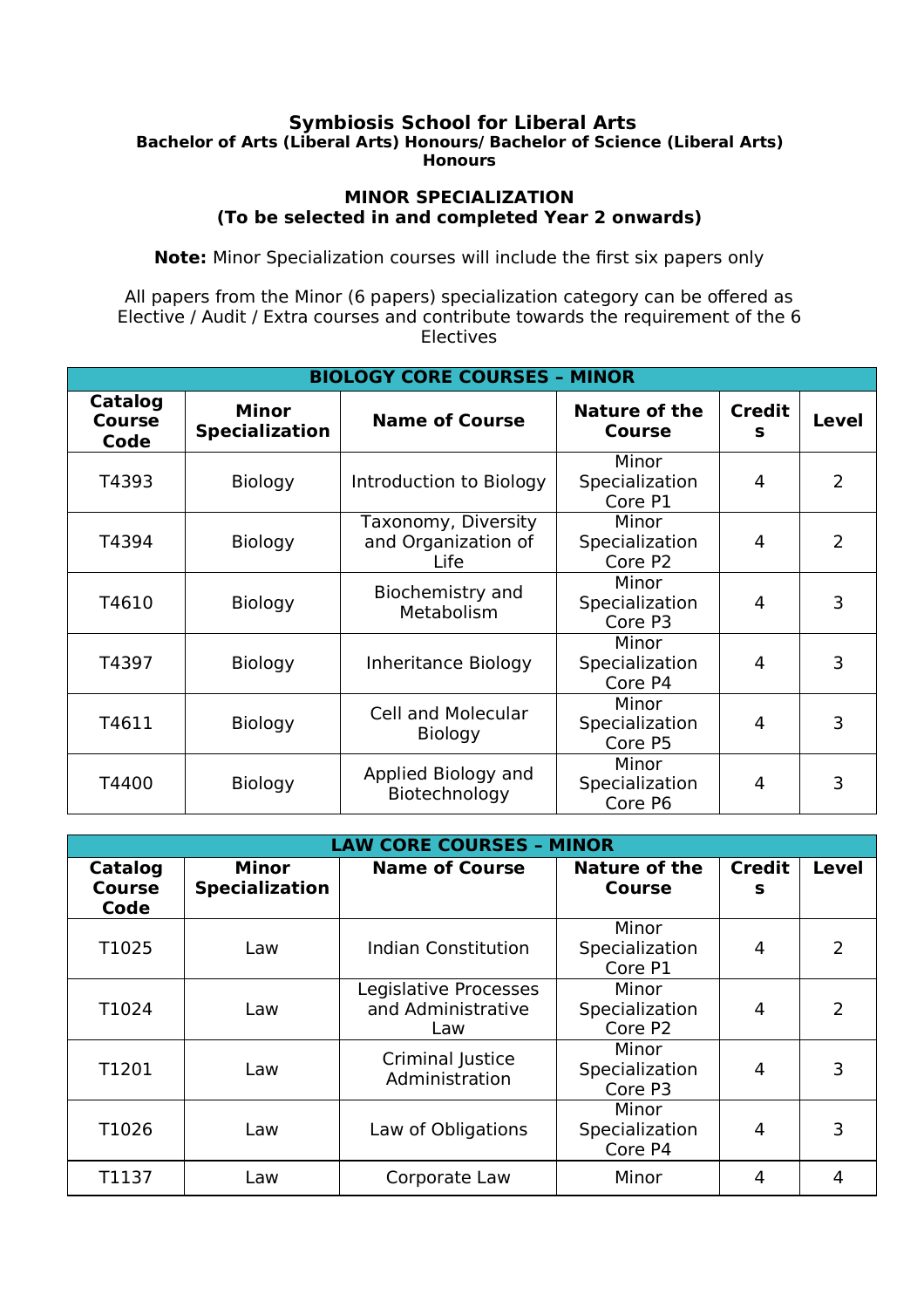|       |     |                            | Specialization<br>Core P5          |   |    |
|-------|-----|----------------------------|------------------------------------|---|----|
| F0004 | Law | <b>Flexi Credit Course</b> | Minor<br>Specialization<br>Core P6 | 4 |    |
|       |     |                            | Or                                 |   | Or |
|       |     |                            |                                    |   |    |

|                                          | <b>WOMEN AND GENDER STUDIES CORE COURSES - MINOR</b> |                                                                                             |                                     |                    |                |  |  |  |  |
|------------------------------------------|------------------------------------------------------|---------------------------------------------------------------------------------------------|-------------------------------------|--------------------|----------------|--|--|--|--|
| Catal<br>og<br><b>Cours</b><br>e<br>Code | <b>Minor</b><br><b>Specializati</b><br>on            | <b>Name of Course</b>                                                                       | Nature of<br>the<br><b>Course</b>   | <b>Credit</b><br>s | <b>Level</b>   |  |  |  |  |
| T6335                                    | Women and<br>Gender<br><b>Studies</b>                | Introduction to Women and Gender<br><b>Studies</b>                                          | Minor<br>Specializati<br>on Core P1 | $\overline{4}$     | $\overline{2}$ |  |  |  |  |
| T6336                                    | Women and<br>Gender<br><b>Studies</b>                | Women in India                                                                              | Minor<br>Specializati<br>on Core P2 | 4                  | $\overline{2}$ |  |  |  |  |
| T6340                                    | Women and<br>Gender<br><b>Studies</b>                | Representation of Gender in Image<br>and Word<br>(Film/TV/Literature/Advertising/Musi<br>C) | Minor<br>Specializati<br>on Core P3 | 4                  | 4              |  |  |  |  |
| T6924                                    | Women and<br>Gender<br><b>Studies</b>                | <b>Gender Labour and Work</b>                                                               | Minor<br>Specializati<br>on Core P4 | $\overline{4}$     | 3              |  |  |  |  |
| T6339                                    | Women and<br>Gender<br><b>Studies</b>                | Socialization and Sexuality                                                                 | Minor<br>Specializati<br>on Core P5 | $\overline{4}$     | 3              |  |  |  |  |
| T6337                                    | Women and<br>Gender<br><b>Studies</b>                | <b>Understanding Feminisms</b>                                                              | Minor<br>Specializati<br>on Core P6 | 4                  | 3              |  |  |  |  |

| <b>FILM STUDIES CORE COURSES - MINOR</b> |                                       |                            |                                    |                    |               |  |  |  |  |
|------------------------------------------|---------------------------------------|----------------------------|------------------------------------|--------------------|---------------|--|--|--|--|
| <b>Catalog</b><br><b>Course</b><br>Code  | <b>Minor</b><br><b>Specialization</b> | <b>Name of Course</b>      | <b>Nature of the</b><br>Course     | <b>Credit</b><br>s | Level         |  |  |  |  |
| T6169                                    | <b>Film Studies</b>                   | Silent Cinema              | Minor<br>Specialization<br>Core P1 | 4                  | 2             |  |  |  |  |
| T6170                                    | <b>Film Studies</b>                   | <b>Realism and Cinema</b>  | Minor<br>Specialization<br>Core P2 | 4                  | $\mathcal{P}$ |  |  |  |  |
| T6171                                    | <b>Film Studies</b>                   | The Cinematic<br>Apparatus | Minor<br>Specialization<br>Core P3 | 4                  | 3             |  |  |  |  |
| T6172                                    | <b>Film Studies</b>                   | Narrative Cinema           | Minor                              | 4                  | 3             |  |  |  |  |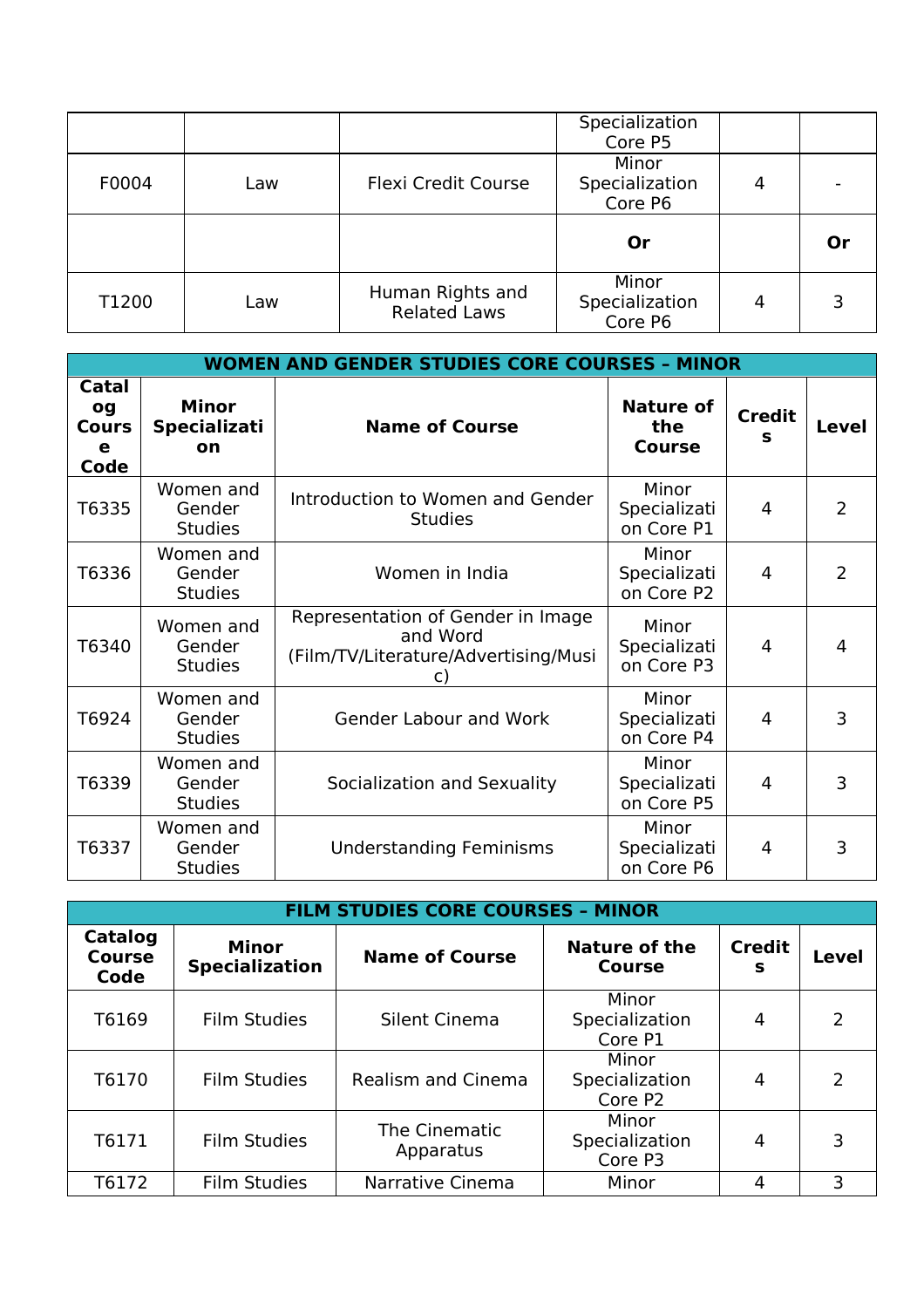|       |                     |                                      | Specialization<br>Core P4          |   |  |
|-------|---------------------|--------------------------------------|------------------------------------|---|--|
| T6173 | <b>Film Studies</b> | Documentary Cinema<br>or Non-Fiction | Minor<br>Specialization<br>Core P5 | 4 |  |
| T6174 | <b>Film Studies</b> | Global Cinema Today                  | Minor<br>Specialization<br>Core P6 | 4 |  |

| <b>Peace and Conflict Studies</b> |                                       |                                                                          |                                                |                               |                |  |  |  |
|-----------------------------------|---------------------------------------|--------------------------------------------------------------------------|------------------------------------------------|-------------------------------|----------------|--|--|--|
| Catalog<br><b>Course</b><br>Code  | <b>Minor</b><br><b>Specialization</b> | <b>Name of Course</b>                                                    | <b>Nature of the</b><br><b>Course</b>          | <b>Credit</b><br>$\mathbf{s}$ | <b>Level</b>   |  |  |  |
| T6091                             | Peace and<br><b>Conflict Studies</b>  | Introduction to Violence,<br><b>Conflict and Peace</b><br><b>Studies</b> | Minor<br>Specialization<br>Core P1             | $\overline{4}$                | $\overline{2}$ |  |  |  |
| T6351                             | Peace and<br><b>Conflict Studies</b>  | Sociology of Inequality                                                  | Minor<br>Specialization<br>Core P <sub>2</sub> | 4                             | $\overline{2}$ |  |  |  |
| T6352                             | Peace and<br><b>Conflict Studies</b>  | Politics of Social Justice                                               | Minor<br>Specialization<br>Core P3             | $\overline{4}$                | 3              |  |  |  |
| T6353                             | Peace and<br><b>Conflict Studies</b>  | <b>Shifting Homelands:</b><br>Ideology, Migration and<br>Conflict        | Minor<br>Specialization<br>Core P4             | 4                             | 3              |  |  |  |
| T6355                             | Peace and<br><b>Conflict Studies</b>  | <b>Gender and Law</b>                                                    | Minor<br>Specialization<br>Core P5             | 4                             | 3              |  |  |  |
| T6745                             | Peace and<br><b>Conflict Studies</b>  | Global Justice                                                           | Minor<br>Specialization<br>Core P6             | 4                             | 3              |  |  |  |
|                                   |                                       | <b>Or</b>                                                                |                                                |                               |                |  |  |  |
| T6356                             | Peace and<br><b>Conflict Studies</b>  | Independent Study<br>(student-faculty create<br>coursework)              | Minor<br>Specialization<br>Core P6             | 4                             | 3              |  |  |  |
| F0004                             |                                       | Flexi Credit Course (can<br>be opted from Generic<br>Electives Category) | Minor<br>Specialization<br>Core P6             | 4                             |                |  |  |  |

|                                  | <b>PERFORMING ARTS CORE COURSES - MINOR</b> |                                                     |                                    |                |       |  |  |  |  |
|----------------------------------|---------------------------------------------|-----------------------------------------------------|------------------------------------|----------------|-------|--|--|--|--|
|                                  |                                             | <b>DANCE</b>                                        |                                    |                |       |  |  |  |  |
| Catalog<br><b>Course</b><br>Code | <b>Minor</b><br><b>Specialization</b>       | <b>Name of Course</b>                               | Nature of the<br><b>Course</b>     | <b>Credits</b> | Level |  |  |  |  |
| T6234                            | Performing Arts<br>Dance                    | <b>Ballroom and Latin</b><br><b>American Dances</b> | Minor<br>Specialization<br>Core P1 | 4              | 2     |  |  |  |  |
| T6235                            | Performing Arts<br>Dance                    | A Glimpse into Folk<br>Dance Forms of India         | Minor<br>Specialization<br>Core P2 | 4              | 2     |  |  |  |  |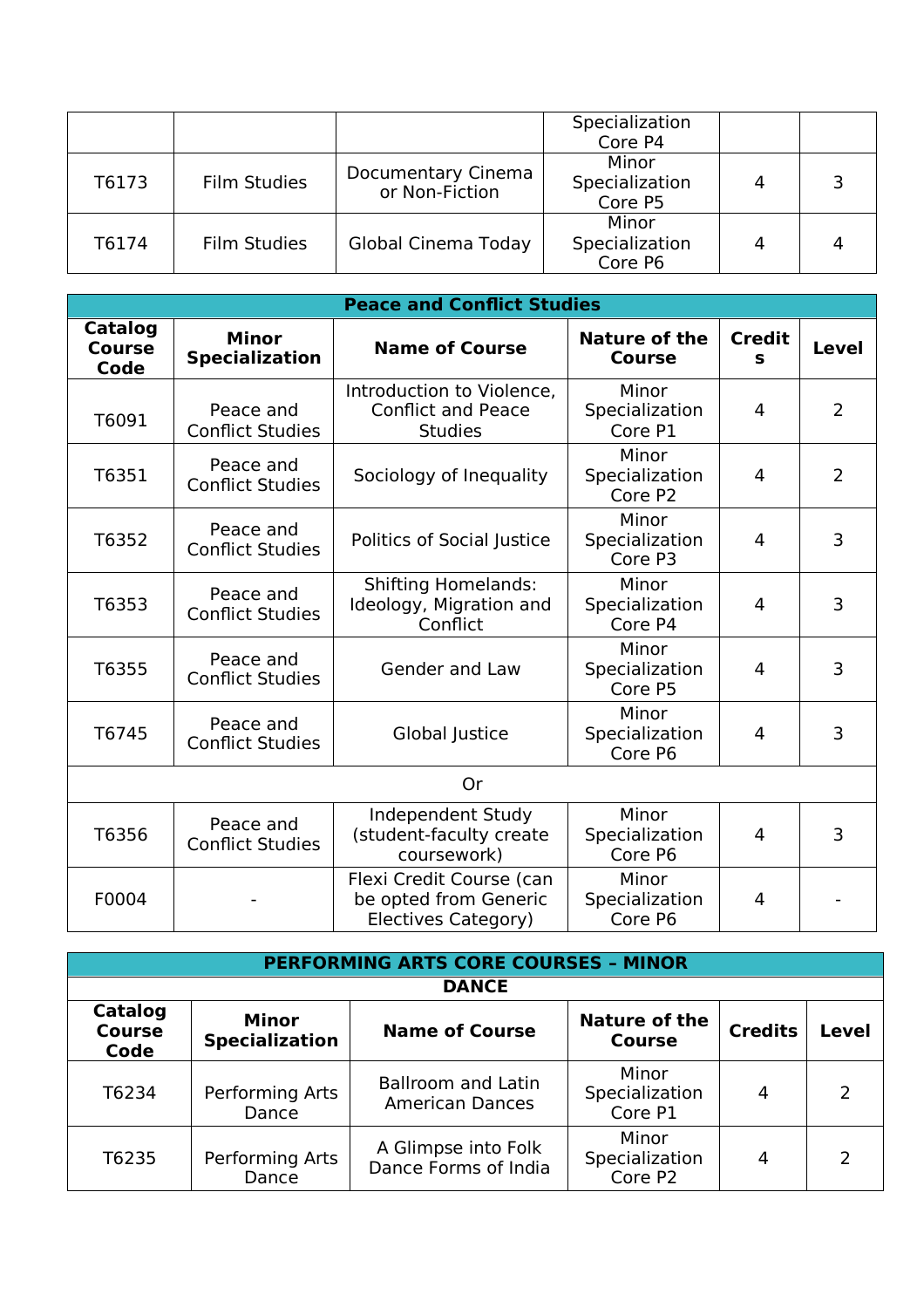| T6236 | Performing Arts<br>Dance | Kathak                                         | Minor<br>Specialization<br>Core P3 | 4 |   |
|-------|--------------------------|------------------------------------------------|------------------------------------|---|---|
| T6237 | Performing Arts<br>Dance | Bharatnatyam                                   | Minor<br>Specialization<br>Core P4 | 4 |   |
| T6238 | Performing Arts<br>Dance | Odissi                                         | Minor<br>Specialization<br>Core P5 |   |   |
| T6239 | Performing Arts<br>Dance | Uday Shankar Style of<br><b>Creative Dance</b> | Minor<br>Specialization<br>Core P6 | 4 | 4 |

| <b>PERFORMING ARTS CORE COURSES - MINOR</b> |                                       |                                                                   |                                                   |                |              |  |  |  |  |
|---------------------------------------------|---------------------------------------|-------------------------------------------------------------------|---------------------------------------------------|----------------|--------------|--|--|--|--|
| <b>MUSIC</b>                                |                                       |                                                                   |                                                   |                |              |  |  |  |  |
| Catalog<br><b>Course</b><br>Code            | <b>Minor</b><br><b>Specialization</b> | <b>Name of Course</b>                                             | <b>Nature of the</b><br><b>Course</b>             | <b>Credits</b> | <b>Level</b> |  |  |  |  |
| T6240                                       | Performing Arts<br><b>Music</b>       | <b>Experiencing Music</b><br>Globally                             | Minor<br>Specialization<br>Core P1                | 4              | 2            |  |  |  |  |
| T6241                                       | Performing Arts<br><b>Music</b>       | American Popular Music<br>and Culture                             | Minor<br>Specialization<br>Core<br>P <sub>2</sub> | 4              | 3            |  |  |  |  |
| T6242                                       | Performing Arts<br><b>Music</b>       | Music and the Struggle<br>for Civil<br>Rights                     | Minor<br>Specialization<br>Core<br>P <sub>3</sub> | 4              | 3            |  |  |  |  |
| T6243                                       | Performing Arts<br><b>Music</b>       | <b>Music of Asian America</b>                                     | Minor<br>Specialization<br>CoreP4                 | 4              | 3            |  |  |  |  |
| T6244                                       | Performing Arts<br>Music              | South Asian Performing<br><b>Traditions</b>                       | Minor<br>Specialization<br>Core P5                | 4              | 4            |  |  |  |  |
| T6827                                       | Performing Arts<br><b>Music</b>       | <b>World Music:</b><br>Crossroads of Space,<br>Place and Identity | Minor<br>Specialization<br>Core P6                | 4              | 4            |  |  |  |  |

|                                  | <b>PERFORMING ARTS CORE COURSES - MINOR</b> |                               |                                       |                |               |  |  |  |  |
|----------------------------------|---------------------------------------------|-------------------------------|---------------------------------------|----------------|---------------|--|--|--|--|
|                                  | <b>Theatre</b>                              |                               |                                       |                |               |  |  |  |  |
| Catalog<br><b>Course</b><br>Code | <b>Minor</b><br><b>Specialization</b>       | <b>Name of Course</b>         | <b>Nature of the</b><br><b>Course</b> | <b>Credits</b> | Level         |  |  |  |  |
| T6248                            | Performing Arts<br>Theatre                  | Theatre Games and<br>Movement | Minor<br>Specialization<br>Core P1    | 4              | $\mathcal{P}$ |  |  |  |  |
| T6249                            | Performing Arts<br>Theatre                  | Voice and Speech              | Minor<br>Specialization<br>Core P2    | 4              | $\mathcal{P}$ |  |  |  |  |
| T6250                            | Performing Arts                             | <b>Text Analysis and</b>      | Minor                                 |                | 3             |  |  |  |  |